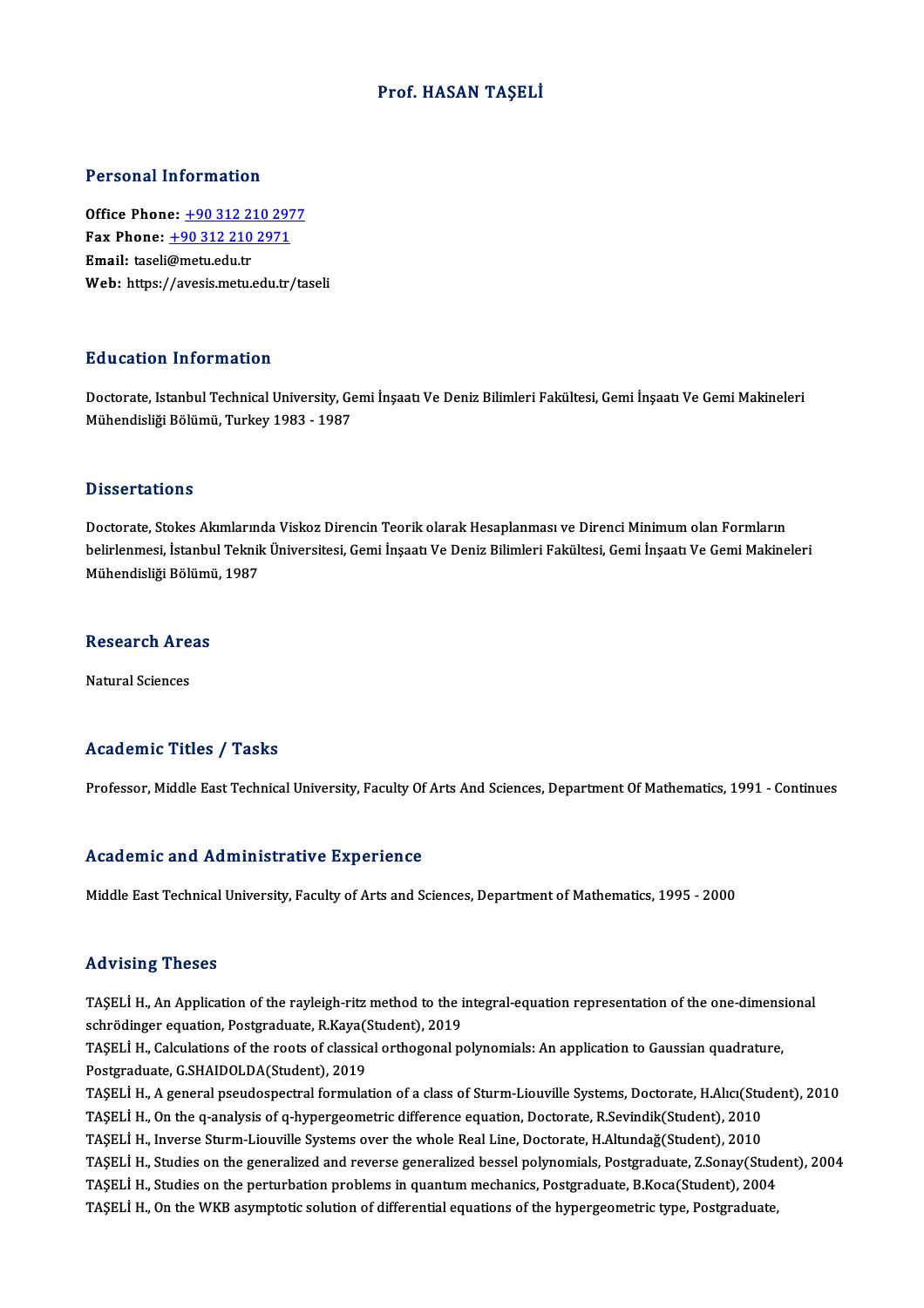B.Aksoy(Student), 2004<br>TASELLH, Quantum mag

TAŞELİ H., Quantum mechanical computation of billiard systems with arbitrary shapes, Doctorate, İ.Erhan(Student),<br>2003 **B.Akso<br>TAŞEI<br>2003<br>TASEI** TAŞELİ H., Quantum mechanical computation of billiard systems with arbitrary shapes, Doctorate, İ.Erhan(Student),<br>2003<br>TAŞELİ H., Pseudospectral methods for differential equations : application to the Schrödinger type eige

2003<br>TAŞELİ H., Pseudospectral methods fo<br>Postgraduate, H.Alıcı(Student), 2003<br>TASELİ H., Effect of basis functions in TAŞELİ H., Pseudospectral methods for differential equations : application to the Schrödinger type eigenvalue problem:<br>Postgraduate, H.Alıcı(Student), 2003<br>TAŞELİ H., Effect of basis functions in numerical solutions of eig

Postgraduate, H.Alıcı(Student), 2003<br>TAŞELİ H., Effect of basis functions in numerical solutions of eigenvalue problems, Postgraduate, G.Alp(Student<br>TAŞELİ H., Applications of the scaled Hermite-Weber basis for solving the TAŞELİ H., Effect of basis<br>TAŞELİ H., Applications o<br>M.Bahar(Student), 1998<br>TASELİ H., Hunoruirial an

M.Bahar (Student), 1998<br>TASELİ H., Hypervirial analysis of enclosed quantum mechanical systems., Postgraduate, Ö.Uğur (Student), 1998 M.Bahar(Student), 1998<br>TAŞELİ H., Hypervirial analysis of enclosed quantum mechanical systems., Postgraduate, Ö.Uğur(Student), 1998<br>TAŞELİ H., Series solutions of two simultaneous vector differential equations originated f TAŞELİ H., Hypervirial analysis of enclosed<br>TAŞELİ H., Series solutions of two simultan<br>problem, Doctorate, R.Eid(Student), 1994

# Articles Published in Journals That Entered SCI, SSCI and AHCI Indexes

- rticles Published in Journals That Entered SCI, SSCI and AHCI Indexes<br>I. A Rayleigh–Ritz Method for Numerical Solutions of Linear Fredholm Integral Equations of the<br>Second Kind A Rayleigh–R<br>Second Kind<br>Kaya B. TASEL A Rayleigh-Ritz<br>Second Kind<br>Kaya R., TAŞELİ H.<br>Journal of Matham Second Kind<br>Kaya R., TAŞELİ H.<br>Journal of Mathematical Chemistry, vol.60, no.6, pp.1107-1129, 2022 (Journal Indexed in SCI Expanded)
	-

Kaya R., TAŞELİ H.<br>Journal of Mathematical Chemistry, vol.60, no.6, pp.1107-1129, 2022 (Journal Indexed in SCI<br>II. Singular inverse Sturm-Liouville problems with Hermite pseudospectral methods<br>Altundes H. TASELİ H. Journal of Mathematic<mark>a</mark><br>Singular inverse Stu<br>Altundag H., TAŞELİ H.<br>FUROPEAN PHYSICAL Singular inverse Sturm-Liouville problems with Hermite pseudospectral m<br>Altundag H., TAŞELİ H.<br>EUROPEAN PHYSICAL JOURNAL PLUS, vol.136, no.10, 2021 (Journal Indexed in SCI)<br>Unification of Stielties Calegare type relations

Altundag H., TAŞELİ H.<br>EUROPEAN PHYSICAL JOURNAL PLUS, vol.136, no.10, 2021 (Journal Indexed in SCI)<br>III. Unification of Stieltjes-Calogero type relations for the zeros of classical orthogonal polynomials<br>ALICLH TASELİ H EUROPEAN PHYSIC<br>Unification of Stie<br>ALICI H., TAŞELİ H.<br>MATUEMATICAL M Unification of Stieltjes-Calogero type relations for the zeros of classical orthogonal polynomials<br>ALICI H., TAȘELİ H.<br>MATHEMATICAL METHODS IN THE APPLIED SCIENCES, vol.38, no.14, pp.3118-3129, 2015 (Journal Indexed in<br>SCD

ALIC<br>MAT<br>SCI)<br>Inve MATHEMATICAL METHODS IN THE APPLIED SCIENCES, vol.38, no.14, pp<br>SCI)<br>IV. Inverse Sturm-Liouville problems with pseudospectral methods<br>Altundag H. Booglimann C. TASELLH

- SCI)<br>Inverse Sturm-Liouville problems<br>Altundag H., Boeckmann C., TAŞELİ H.<br>INTERNATIONAL JOURNAL OE COMPL Inverse Sturm-Liouville problems with pseudospectral methods<br>Altundag H., Boeckmann C., TAŞELİ H.<br>INTERNATIONAL JOURNAL OF COMPUTER MATHEMATICS, vol.92, no.7, pp.1373-1384, 2015 (Journal Indexed in<br>SCD Altur<br>INTE<br>SCI)<br>The INTERNATIONAL JOURNAL OF COMPUTER MATHEMATICS, vol.92, no.7, pp.1373-138<br>SCI)<br>V. The Laguerre pseudospectral method for the radial Schrodinger equation<br>ALICLH TASELLH
- SCI)<br>The Laguerre pse<br>ALICI H., TAŞELİ H.<br>APRLIED NUMERIC The Laguerre pseudospectral method for the radial Schrodinger equation<br>ALICI H., TAŞELİ H.<br>APPLIED NUMERICAL MATHEMATICS, vol.87, pp.87-99, 2015 (Journal Indexed in SCI)<br>On the Orthogonality of a Glassical Belynomials of t
- ALICI H., TAȘELI H.<br>APPLIED NUMERICAL MATHEMATICS, vol.87, pp.87-99, 2015 (Journal Inde<br>VI. On the Orthogonality of q-Classical Polynomials of the Hahn Class<br>Alvance Nodonee B. Adigural B. S. TASELLY APPLIED NUMERICAL MATHEMATICS, vol.87,<br>On the Orthogonality of q-Classical Poly<br>Alvarez-Nodarse R., Adiguzel R. S. , TAŞELİ H.<br>SYMMETPY INTECRABILITY AND CEOMETPY On the Orthogonality of q-Classical Polynomials of the Hahn Class<br>Alvarez-Nodarse R., Adiguzel R. S. , TAŞELİ H.<br>SYMMETRY INTEGRABILITY AND GEOMETRY-METHODS AND APPLICATIONS, vol.8, 2012 (Journal Indexed in SCI)<br>Beaudespec Alvarez-Nodarse R., Adiguzel R. S. , TAŞELİ H.<br>SYMMETRY INTEGRABILITY AND GEOMETRY-METHODS AND APPLICATIONS, vol.8, 2012 (Journal Indexed<br>VII. Pseudospectral methods for solving an equation of hypergeometric type with a pe

# SYMMETRY INTE<mark>C</mark><br>Pseudospectral<br>Alici H., TAŞELİ H.<br>JOUPNAL OF COM Pseudospectral methods for solving an equation of hypergeometric type with a perturbation<br>Alici H., TAŞELİ H.<br>JOURNAL OF COMPUTATIONAL AND APPLIED MATHEMATICS, vol.234, no.4, pp.1140-1152, 2010 (Journal Indexed<br>in SCD

Alici H.,<br>JOURNA<br>in SCI)<br>On the JOURNAL OF COMPUTATIONAL AND APPLIED MATHEMATICS, vol.234, no.4,<br>in SCI)<br>VIII. On the special values of monic polynomials of hypergeometric type<br>TASELLH

# in SCI)<br>**On the sp<br>TAŞELİ H.**<br>JOUPNAL TAŞELİ H.<br>JOURNAL OF MATHEMATICAL CHEMISTRY, vol.43, no.1, pp.237-251, 2008 (Journal Indexed in SCI)

## TAŞELİ H.<br>JOURNAL OF MATHEMATICAL CHEMISTRY, vol.43, no.1, pp.237-251, 2008 (Journal Indexed in SCI)<br>IX. The Laguerre pseudospectral method for the reflection symmetric Hamiltonians on the real line<br>Taseli H. Alisi H. JOURNAL OF MA<br><mark>The Laguerre <sub>l</sub><br>Taseli H., Alici H.</mark><br>JOURNAL OF MA The Laguerre pseudospectral method for the reflection symmetric Hamiltonians on the<br>Taseli H., Alici H.<br>JOURNAL OF MATHEMATICAL CHEMISTRY, vol.41, no.4, pp.407-416, 2007 (Journal Indexed in SCI)<br>A model for the computation

## Taseli H., Alici H.<br>JOURNAL OF MATHEMATICAL CHEMISTRY, vol.41, no.4, pp.407-416, 2007 (Journa<br>X. A model for the computation of quantum billiards with arbitrary shapes<br>Frhan J. M. Taseli H. **JOURNAL OF MATHE<br>A model for the co<br>Erhan I. M. , Taseli H.<br>JOUPNAL OF COMPLE** A model for the computation of quantum billiards with arbitrary shapes<br>Erhan I. M. , Taseli H.<br>JOURNAL OF COMPUTATIONAL AND APPLIED MATHEMATICS, vol.194, no.2, pp.227-244, 2006 (Journal Indexed in<br>SCD

Erha<br>JOUR<br>SCI)<br>The JOURNAL OF COMPUTATIONAL AND APPLIED MATHEMATICS, vol.194, no.2, pp.227-24<br>SCI)<br>XI. The scaled Hermite-Weber basis in the spectral and pseudospectral pictures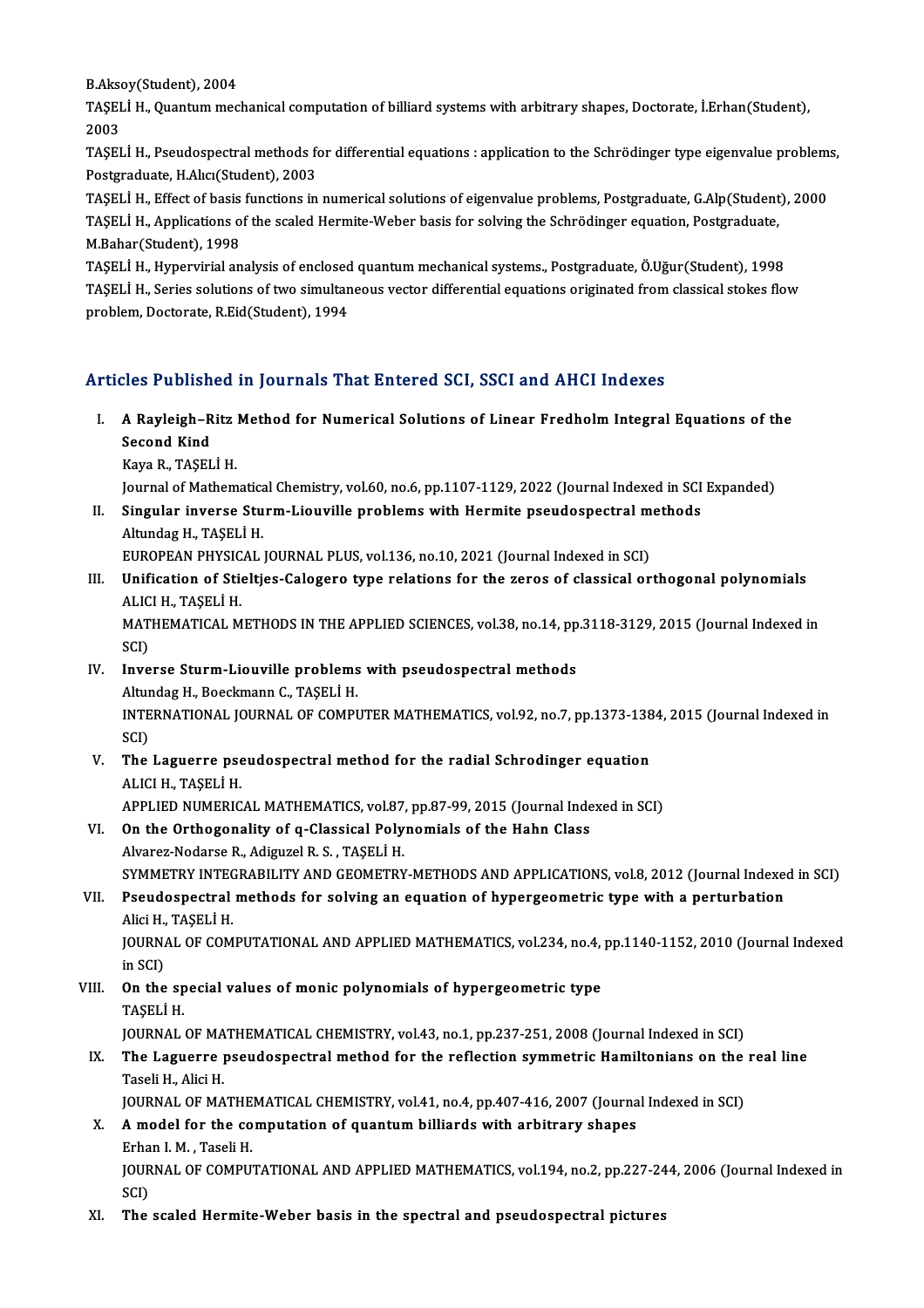Taseli H., Alici H.

Taseli H., Alici H.<br>JOURNAL OF MATHEMATICAL CHEMISTRY, vol.38, no.3, pp.367-378, 2005 (Journal Indexed in SCI)<br>A slage of arthogonal polynomials suggested by a trigonometric Hamiltonian: Artisumm

XII. A class of orthogonal polynomials suggested by a trigonometric Hamiltonian: Antisymmetric states<br>Taseli H. JOURNA<mark>I</mark><br>A class<br>Taseli H.<br>JOURNAI A class of orthogonal polynomials suggested by a trigonometric Hamiltonian: Antisymm<br>Taseli H.<br>JOURNAL OF MATHEMATICAL CHEMISTRY, vol.37, no.4, pp.377-388, 2005 (Journal Indexed in SCI)<br>Unflow solumn reaster design for des

Taseli H.<br>JOURNAL OF MATHEMATICAL CHEMISTRY, vol.37, no.4, pp.377-388, 2005 (Journal Indexed in SCI)<br>XIII. Upflow column reactor design for dechlorination of chlorinated pulping wastes by Penicillium<br>comemberti JOURNAL OF<br>Upflow colu<br>camemberti<br>Tasoli B. Colu Upflow column reactor d<mark>e</mark><br>camemberti<br>Taseli B., Gokcay C., Taseli H.<br>JOUPNAL OF ENVIRONMENT camemberti<br>Taseli B., Gokcay C., Taseli H.<br>JOURNAL OF ENVIRONMENTAL MANAGEMENT, vol.72, no.3, pp.175-179, 2004 (Journal Indexed in SCI)<br>A slass of orthogonal polynomials suggested by a trigonometric Hamiltonian : Symmetris

Taseli B., Gokcay C., Taseli H.<br>JOURNAL OF ENVIRONMENTAL MANAGEMENT, vol.72, no.3, pp.175-179, 2004 (Journal Indexed in SCI)<br>XIV. A class of orthogonal polynomials suggested by a trigonometric Hamiltonian : Symmetric s JOURNA<mark>I</mark><br>A class<br>Taseli H.<br>JOURNAI A class of orthogonal polynomials suggested by a trigonometric Hamiltonian : Symm<br>Taseli H.<br>JOURNAL OF MATHEMATICAL CHEMISTRY, vol.36, no.1, pp.1-12, 2004 (Journal Indexed in SCI)<br>Accurate numerical bounds for the spectral

### Taseli H.<br>JOURNAL OF MATHEMATICAL CHEMISTRY, vol.36, no.1, pp.1-12, 2004 (Journal Indexed in SCI)<br>XV. Accurate numerical bounds for the spectral points of singular Sturm-Liouville problems over 0 < x<br>< infinity JOURNAL O<br>Accurate 1<br>< infinity<br>Tasali H Accurat<br>< infini<br>Taseli H.<br>IOUPMAI < infinity<br>Taseli H.<br>JOURNAL OF COMPUTATIONAL AND APPLIED MATHEMATICS, vol.164, pp.707-722, 2004 (Journal Indexed in SCI)<br>The ssaled Hermite Weber besis still bishly competitive

**JOURNAL OF COMPU<br>The scaled Hermit<br>Taseli H., Ersecen M.<br>JOUPNAL OF MATUE** 

# Taseli H.<br>JOURNAL OF COMPUTATIONAL AND APPLIED MATHEMATICS,<br>XVI. The scaled Hermite-Weber basis still highly competitive<br>Taseli H., Ersecen M.

The scaled Hermite-Weber basis still highly competitive<br>Taseli H., Ersecen M.<br>JOURNAL OF MATHEMATICAL CHEMISTRY, vol.34, pp.177-187, 2003 (Journal Indexed in SCI)<br>Exact analytical solutions of the Hamiltonian with a square

Taseli H., Ersecen M.<br>JOURNAL OF MATHEMATICAL CHEMISTRY, vol.34, pp.177-187, 2003 (Journal Indexed in<br>XVII. Exact analytical solutions of the Hamiltonian with a squared tangent potential<br>Teseli H JOURNA<mark>I</mark><br>Exact ar<br>Taseli H.<br>IOURNAI Exact analytical solutions of the Hamiltonian with a squared tangent potential<br>Taseli H.<br>JOURNAL OF MATHEMATICAL CHEMISTRY, vol.34, pp.243-251, 2003 (Journal Indexed in SCI)<br>An eigenfunction expansion for the Schredinger c

## Taseli H.<br>JOURNAL OF MATHEMATICAL CHEMISTRY, vol.34, pp.243-251, 2003 (Journal Indexed in SCI)<br>XVIII. An eigenfunction expansion for the Schrodinger equation with arbitrary non-central potentials<br>TASELLH, Erban L. Haur **JOURNAL OF MATHEMATIC<br>An eigenfunction expans<br>TASELI H., Erhan I., Ugur O.**<br>JOUPNAL OF MATHEMATIC An eigenfunction expansion for the Schrodinger equation with arbitrary non-central po<br>TASELI H., Erhan I., Ugur O.<br>JOURNAL OF MATHEMATICAL CHEMISTRY, vol.32, no.4, pp.323-338, 2002 (Journal Indexed in SCI)<br>Accurate numeric

### TASELI H., Erhan I., Ugur O.<br>JOURNAL OF MATHEMATICAL CHEMISTRY, vol.32, no.4, pp.323-338, 2002 (Journal Indexed in SCI)<br>XIX. Accurate numerical bounds for the spectral points of singular Sturm-Liouville problems over -JOURNAL OF MATHEMA<br>Accurate numerical b<br>infinity < x <infinity<br>Taseli H XIX. Accurate numerical bounds for the spectral points of singular Sturm-Liouville problems over -<br>infinity  $\lt x \lt \text{infinity}$ <br>Taseli H. infinity < x <infinity<br>Taseli H.<br>JOURNAL OF COMPUTATIONAL AND APPLIED MATHEMATICS, vol.115, pp.535-546, 2000 (Journal Indexed in SCI)<br>Ture sided eigenvolue hounds for the sphericelly symmetric states of the Schredinger equ

### Taseli H.<br>JOURNAL OF COMPUTATIONAL AND APPLIED MATHEMATICS, vol.115, pp.535-546, 2000 (Journal Indexed in<br>XX. Two-sided eigenvalue bounds for the spherically symmetric states of the Schrodinger equation<br>Zefor A. Teseli JOURNAL OF COM<br><mark>Two-sided eigei</mark><br>Zafer A., Taseli H.<br>JOUPNAL OF COM Two-sided eigenvalue bounds for the spherically symmetric states of the Schrodinger equation<br>Zafer A., Taseli H.<br>JOURNAL OF COMPUTATIONAL AND APPLIED MATHEMATICS, vol.95, pp.83-100, 1998 (Journal Indexed in SCI)<br>The confin Xafer A., Taseli H.<br>JOURNAL OF COMPUTATIONAL AND APPLIED MATHEMATICS, vol.95, pp.83-100, 1998 (Journal Indexed in<br>XXI. The confined system approximation for solving non-separable potentials in three dimensions<br>TASELLH,

# JOURNAL OF COM<br>The confined st<br>TAŞELİ H., Eid R.<br>JOUPNAL OF PHY

The confined system approximation for solving non-separable potentials in three dimensions<br>TAŞELİ H., Eid R.<br>JOURNAL OF PHYSICS A-MATHEMATICAL AND GENERAL, vol.31, no.13, pp.3095-3114, 1998 (Journal Indexed in<br>SCD TAȘE<br>JOUR<br>SCI)<br>Evac JOURNAL OF PHYSICS A-MATHEMATICAL AND GENERAL, vol.31, no.<br>SCI)<br>XXII. Exact solutions for vibrational levels of the Morse potential<br>Taseli H

SCI)<br><mark>Exact so</mark><br>Taseli H.<br>JOUPNAI Exact solutions for vibrational levels of the Morse potential<br>Taseli H.<br>JOURNAL OF PHYSICS A-MATHEMATICAL AND GENERAL, vol.31, no.2, pp.779-788, 1998 (Journal Indexed in SCI)<br>Strongly convergent method to solve ane dimensi

### Taseli H.<br>JOURNAL OF PHYSICS A-MATHEMATICAL AND GENERAL, vol.31, no.2, pp.779-788, 1<br>XXIII. Strongly convergent method to solve one-dimensional quantum problems<br>TASELI H. JOURNAL<br><mark>Strongly</mark><br>TAŞELİ H.<br>PHYSICAL Strongly convergent method to solve one-dimensional quantum proble<br>TAŞELİ H.<br>PHYSICAL REVIEW E, vol.56, no.1, pp.1280-1282, 1997 (Journal Indexed in SCI)<br>Pessel basis with applications: N dimensional isotropis polynomial o

### XXIV. Bessel basis with applications: N-dimensional isotropic polynomial oscillators<br>Taseli H., Zafer A. PHYSICAL REVIE<mark><br>Bessel basis wit</mark><br>Taseli H., Zafer A.<br>INTERNATIONAL Bessel basis with applications: N-dimensional isotropic polynomial oscillators<br>Taseli H., Zafer A.<br>INTERNATIONAL JOURNAL OF QUANTUM CHEMISTRY, vol.63, no.5, pp.935-947, 1997 (Journal Indexed in SCI)<br>Medified Leguerre basis

### XXV. Modified Laguerre basis for hydrogen-like systems INTERNA<br>Modifie<br>Taseli H.<br>INTERNA

Modified Laguerre basis for hydrogen-like systems<br>Taseli H.<br>INTERNATIONAL JOURNAL OF QUANTUM CHEMISTRY, vol.63, no.5, pp.949-959, 1997 (Journal Indexed in SCI)<br>A new annuageb to the classical Stekes flow nuchlom, 1. Method

Taseli H.<br>INTERNATIONAL JOURNAL OF QUANTUM CHEMISTRY, vol.63, no.5, pp.949-959, 1997 (Journal Indexed in SC<br>XXVI. A new approach to the classical Stokes flow problem .1. Methodology and first-order analytical<br>Results INTERN.<br>A new a<br>results<br>Teseli H A new approach to the classical Stokes flow problem .1. Methodology and first-order analytical results<br>results<br>Taseli H., Demiralp M.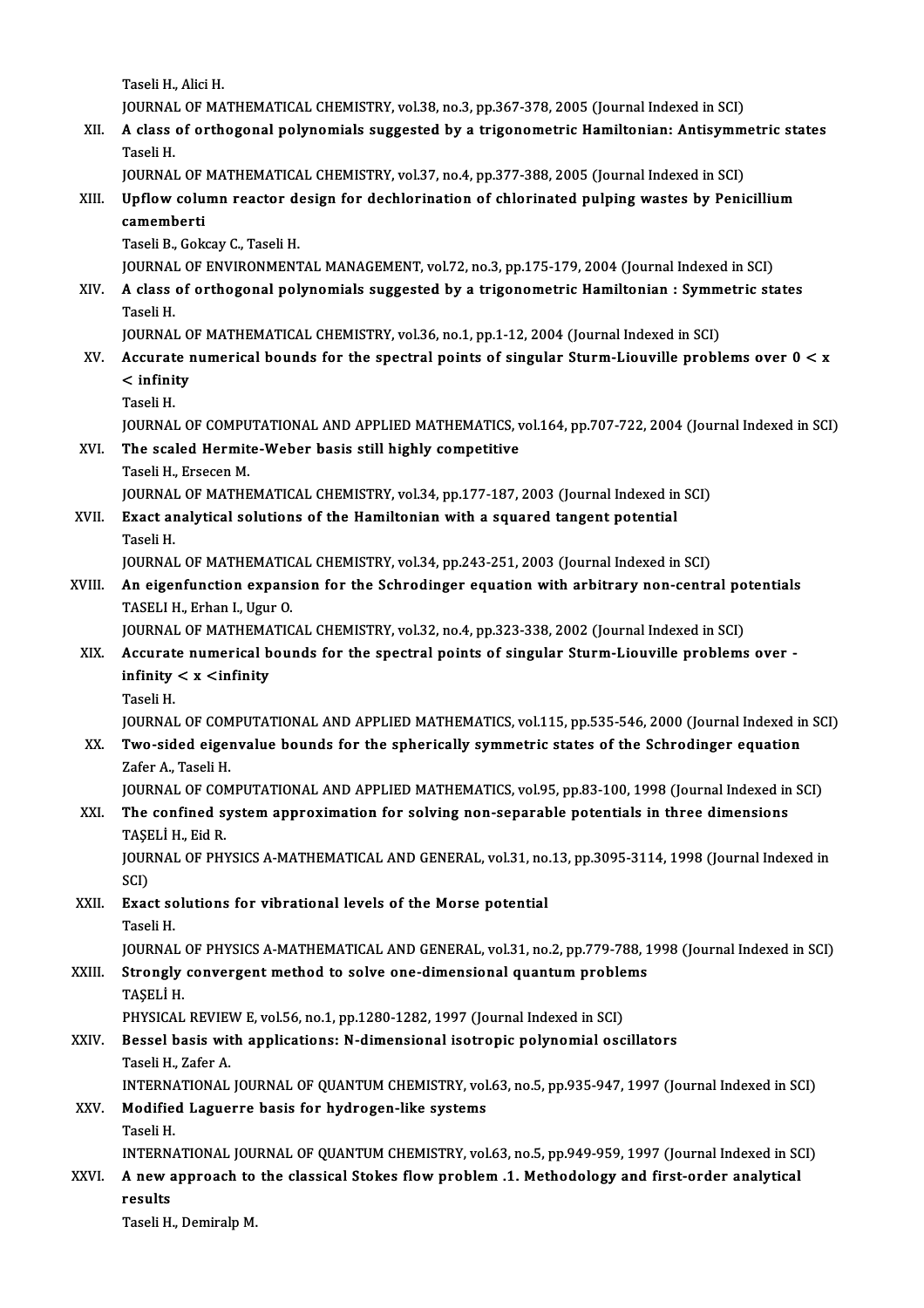JOURNAL OF COMPUTATIONAL AND APPLIED MATHEMATICS, vol.78, no.2, pp.213-232, 1997 (Journal Indexed in<br>SCD JOUR<br>SCI)<br>A.no

### JOURNAL OF COMPUTATIONAL AND APPLIED MATHEMATICS, vol.78, no.2, pp.213-232, 1997 (Journal<br>SCI)<br>XXVII. A new approach to the classical Stokes flow problem .2. Series solutions and higher-order<br>annisotions SCI)<br>A new appro<br>applications<br>Tageli H Eid B A new approa<br>applications<br>Taseli H., Eid R.<br>JOUPNAL OF CC applications<br>Taseli H., Eid R.<br>JOURNAL OF COMPUTATIONAL AND APPLIED MATHEMATICS, vol.78, no.2, pp.233-254, 1997 (Journal Indexed in<br>SCD Tase<br>JOUR<br>SCI)<br>A Es JOURNAL OF COMPUTATIONAL AND APPLIED MATHEMATICS, vol.78, no.2, pp.233-254, 1997 (Jour<br>SCI)<br>XXVIII. A Fourier-Bessel expansion for solving radial Schrodinger equation in two dimensions<br>Teceli H. Zafor A SCI)<br>A Fourier-Besse<br>Taseli H., Zafer A.<br>INTERNATIONAL A Fourier-Bessel expansion for solving radial Schrodinger equation in two dimensions<br>Taseli H., Zafer A.<br>INTERNATIONAL JOURNAL OF QUANTUM CHEMISTRY, vol.61, no.5, pp.759-768, 1997 (Journal Indexed in SCI)<br>Converging bounds Taseli H., Zafer A.<br>INTERNATIONAL JOURNAL OF QUANTUM CHEMISTRY, vol.61, no.5, pp.759-768, 1997 (Journal Indexed i<br>XXIX. Converging bounds for the eigenvalues of multiminima potentials in two-dimensional space<br>TASELLY EGA B INTERNATIONAL<br>Converging bot<br>TAŞELİ H., Eid R.<br>IOUPNAL OF PHY Converging bounds for the eigenvalues of multiminima potentials in two-dimensional space<br>TAŞELİ H., Eid R.<br>JOURNAL OF PHYSICS A-MATHEMATICAL AND GENERAL, vol.29, no.21, pp.6967-6982, 1996 (Journal Indexed in<br>SCD TAȘE<br>JOUR<br>SCI)<br>Fige JOURNAL OF PHYSICS A-MATHEMATICAL AND GENERAL, vol.29, no.21, pp.6967-6982, 1996 (Journal Schrodinger equation with nonseparable potentials Tecali H. Eid P. SCI)<br><mark>Eigenvalues o</mark><br>Taseli H., Eid R.<br>INTERNATIONA Taseli H., Eid R.<br>INTERNATIONAL JOURNAL OF QUANTUM CHEMISTRY, vol.59, no.3, pp.183-201, 1996 (Journal Indexed in SCI) Taseli H., Eid R.<br>INTERNATIONAL JOURNAL OF QUANTUM CHEMISTRY, vol.59, no.3, pp.183-201, 1996 (Journal XXXI.<br>XXXI. On the exact solution of the Schrodinger equation with a quartic anharmonicity INTERNA<br>**On the e**<br>Taseli H.<br>INTERNA On the exact solution of the Schrodinger equation with a quartic anharmonicity<br>Taseli H.<br>INTERNATIONAL JOURNAL OF QUANTUM CHEMISTRY, vol.57, no.1, pp.63-71, 1996 (Journal Indexed in SCI)<br>Accurate lower and unner bounds of Taseli H.<br>INTERNATIONAL JOURNAL OF QUANTUM CHEMISTRY, vol.57, no.1, pp.63-71, 1996 (Journal Indexed in SCI)<br>XXXII. Accurate lower and upper bounds of the energy spectrum for the asymmetrical two-well potentials<br>TASELLH INTERNAT<br>Accurate<br>TAŞELİ H.<br>Internatio Accurate lower and upper bounds of the energy spectrum for the asymmetrical two-well<br>TAŞELİ H.<br>International Journal of Quantum Chemistry, vol.60, no.2, pp.641-648, 1996 (Journal Indexed in SCI)<br>An alternative series solut TAŞELİ H.<br>International Journal of Quantum Chemistry, vol.60, no.2, pp.641-648, 1996 (Journal Indexe<br>XXXIII. An alternative series solution to the isotropic quartic oscillator in N dimensions<br>Teceli H Internat<mark>i</mark><br>An alter<br>Taseli H.<br>IOUPNAI An alternative series solution to the isotropic quartic oscillator in N dimensions<br>Taseli H.<br>JOURNAL OF MATHEMATICAL CHEMISTRY, vol.20, pp.235-245, 1996 (Journal Indexed in SCI)<br>ACCURATE COMBUTATION OF THE ENERCY SPECTRUM Taseli H.<br>JOURNAL OF MATHEMATICAL CHEMISTRY, vol.20, pp.235-245, 1996 (Journal Indexed in SCI)<br>XXXIV. ACCURATE COMPUTATION OF THE ENERGY-SPECTRUM FOR POTENTIALS WITH MULTIMINIMA<br>TASELI H. JOURNAL<br><mark>ACCURAT</mark><br>TASELI H.<br>INTERNAT ACCURATE COMPUTATION OF THE ENERGY-SPECTRUM FOR POTENTIALS WITH MULTIMINIMA<br>TASELI H.<br>INTERNATIONAL JOURNAL OF QUANTUM CHEMISTRY, vol.46, no.2, pp.319-334, 1993 (Journal Indexed in SCI)<br>THE INELUENCE OF THE POUNDEDNESS OF TASELI H.<br>INTERNATIONAL JOURNAL OF QUANTUM CHEMISTRY, vol.46, no.2, pp.319-334, 1993 (Journal Indexed in SCI)<br>XXXV. THE INFLUENCE OF THE BOUNDEDNESS OF POLYNOMIAL POTENTIALS ON THE SPECTRUM OF THE<br>SCHRODINGER FOUATION INTERNATIONAL JOURNAL OF<br>THE INFLUENCE OF THE B<br>SCHRODINGER-EQUATION<br>TASELLH THE INFLUENCE OF THE BOUNDEDNESS OF POLYNOMIAL POTENTIALS ON THE SPECTRUM OF THE SCHRODINGER-EQUATION<br>SCHRODINGER-EQUATION<br>TASELİ H. SCHRODINGER-EQUATION<br>TAŞELİ H.<br>JOURNAL OF COMPUTATIONAL PHYSICS, vol.101, no.2, pp.252-255, 1992 (Journal Indexed in SCI)<br>A BASIS SET COMPARISON IN A VARIATIONAL SCUEME EOR THE VUKAWA POTENTIAL XXXVI. A BASIS SET COMPARISON IN A VARIATIONAL SCHEME FOR THE YUKAWA POTENTIAL<br>DEMIRALP M., BAYKARA N., TAŞELİ H. JOURNAL OF COMPUTATIONAL PHYSI<mark>A BASIS SET COMPARISON IN A V*A*<br>DEMIRALP M., BAYKARA N., TAŞELİ H.<br>JOURNAL OF MATHEMATICAL CHEMIS</mark> A BASIS SET COMPARISON IN A VARIATIONAL SCHEME FOR THE YUKAWA POTENTIAL<br>DEMIRALP M., BAYKARA N., TAŞELİ H.<br>JOURNAL OF MATHEMATICAL CHEMISTRY, vol.11, no.4, pp.311-323, 1992 (Journal Indexed in SCI)<br>PRAC MINIMIZATION IN STO DEMIRALP M., BAYKARA N., TAŞELİ H.<br>JOURNAL OF MATHEMATICAL CHEMISTRY, vc<br>XXXVII. BRAG MINIMIZATION IN STOKES-FLOW DRAG MINIMIZATION IN STOKES-FLOW<br>TAŞELİ H., DEMIRALP M., KAFALI K. DRAG MINIMIZATION IN STOKES-FLOW<br>TAŞELİ H., DEMIRALP M., KAFALI K.<br>INTERNATIONAL JOURNAL OF ENGINEERING SCIENCE, vol.27, no.6, pp.633-640, 1989 (Journal Indexed in SCI)<br>STUDIES ON ALGERRAIC METHODS TO SOLVE LINEAR EIGENVAL TAŞELİ H., DEMIRALP M., KAFALI K.<br>INTERNATIONAL JOURNAL OF ENGINEERING SCIENCE, vol.27, no.6, pp.633-640, 1989 (Journal Indexed in SC<br>XXXVIII. STUDIES ON ALGEBRAIC METHODS TO SOLVE LINEAR EIGENVALUE PROBLEMS - GENERALIZED INTERNATIONAL JOURNAL OF EI<br>STUDIES ON ALGEBRAIC MET<br>ANHARMONIC-OSCILLATORS<br>TASELLH DEMIRALR M STUDIES ON ALGEBRAIC METHODS TO SOLVE LINEAR EIGENVALUE PROBLEMS - GENERALIZED<br>ANHARMONIC-OSCILLATORS ANHARMONIC-OSCILLATORS<br>TAŞELİ H., DEMIRALP M.<br>JOURNAL OF PHYSICS A-MATHEMATICAL AND GENERAL, vol.21, no.20, pp.3903-3919, 1988 (Journal Indexed in<br>SCD TAȘELI H., DEMIRALP M.<br>JOURNAL OF PHYSICS A-1<br>SCI) JOURNAL OF PHYSICS A-MATHEMATICAL AND GENERAL, vol.21, no.20, pp.3903-3919, 1988 (Journal Indexed<br>SCI)<br>XXXIX. CONVERGENT PERTURBATION STUDIES IN SCREENED COULOMB POTENTIAL SYSTEMS - A HIGH-<br>RECISION NUMERICAL ALCORITUM VIA CONVERGENT PERTURBATION STUDIES IN SCREENED COULOMB POTENTIAL SYSTEMS - A HIGH-<br>PRECISION NUMERICAL ALGORITHM VIA LAGUERRE BASIS SET DEMIRALP M., BAYKARA N., TAŞELİ H. PRECISION NUMERICAL ALGORITHM VIA LAGUERRE BASIS SET<br>DEMIRALP M., BAYKARA N., TAŞELİ H.<br>THEORETICA CHIMICA ACTA, vol.74, no.1, pp.39-54, 1988 (Journal Indexed in SCI)<br>CONVERCENT RERTURRATION STUDIES IN SCREENED COULOMB POT DEMIRALP M., BAYKARA N., TAŞELİ H.<br>THEORETICA CHIMICA ACTA, vol.74, no.1, pp.39-54, 1988 (Journal Indexed in SCI)<br>XL. CONVERGENT PERTURBATION STUDIES IN SCREENED COULOMB POTENTIAL SYSTEMS .1. ANALYTIC<br>EVALUATIONS UR TO THEORETICA CHIMICA ACTA, vol.74, no.1, pp.39-54, 1988 (Journal<br>CONVERGENT PERTURBATION STUDIES IN SCREENED COUJ<br>EVALUATIONS UP TO 3RD ORDER FOR THE YUKAWA CASE<br>TASELLH DEMIRALRM CONVERGENT PERTUF<br>EVALUATIONS UP TO :<br>TAŞELİ H., DEMIRALP M.